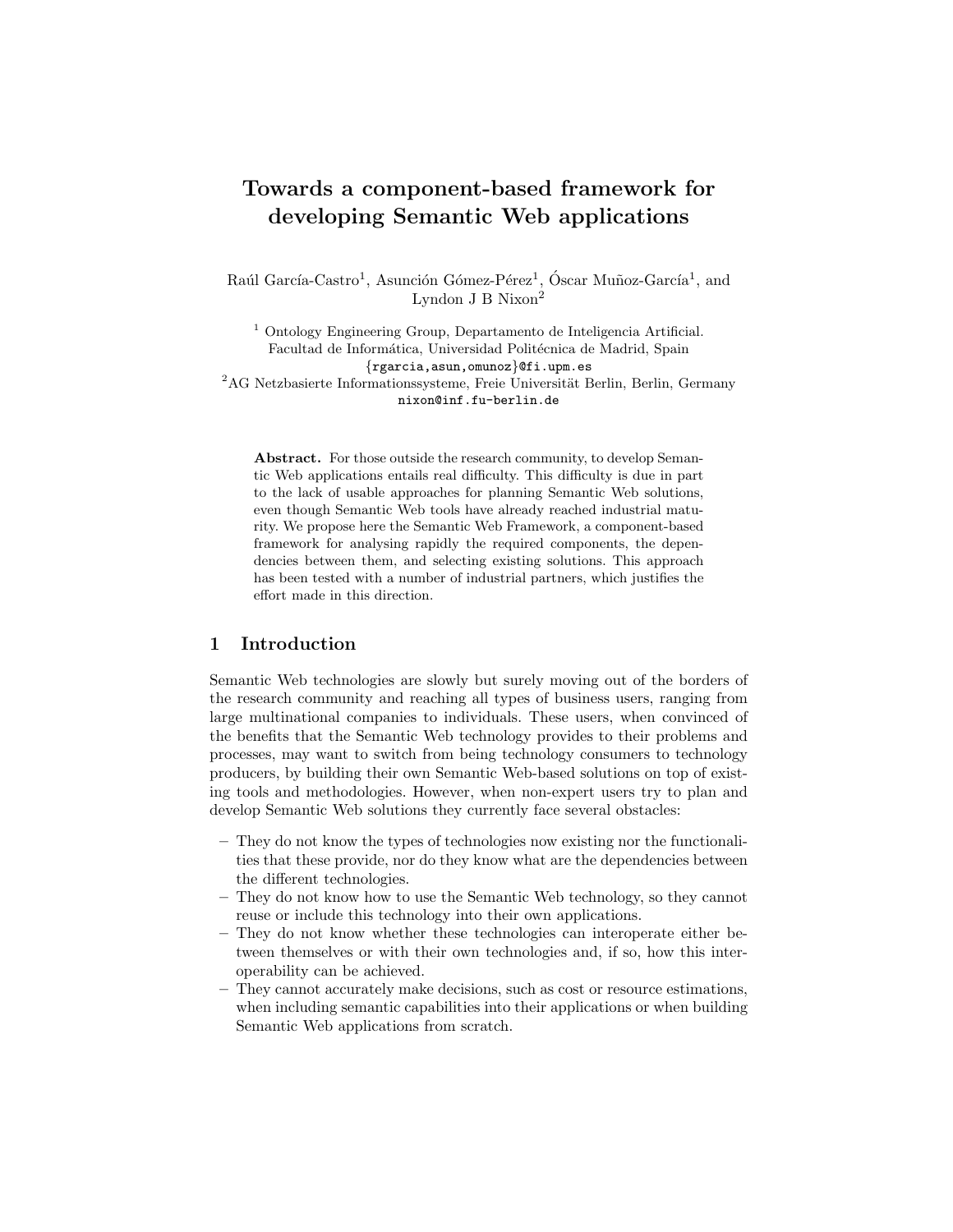Although reaching a universal agreement on how to develop a Semantic Web application is almost impossible, facilitating the understanding and development of Semantic Web applications by giving design guidelines through software patterns and exploiting software reuse techniques is really feasible. Nowadays, to construct applications from a collection of reusable components and frameworks is a popular approach to software development. Components provide a number of benefits because they simplify application development and maintenance, and thus, they allow systems to be more adaptive and to respond rapidly to changing requirements [1].

The Semantic Web Framework is intended to help Semantic Web application developers design and build Semantic Web applications. This framework can be a first step to solve the above problems, though later on it should be extended with interface descriptions, benchmarking, interoperability tests and cost models. The framework is a reference framework that currently provides descriptions of the existing types of Semantic Web technologies and their functionalities, and of the dependencies between these technologies.

Our approach involves classifying the different Semantic Web technologies according to their functionalities and representing them as independent components grouped under a smaller set of component groups. For each component, we give a description of the functionalities that the component provides and then we identify the dependencies between the different components. The level of the descriptions is understandable enough to non-experts; additionally, with our industry partners we have validated through use case analysis the accessibility of the framework to non-experts, enabling them to identify rapidly the required components with their planned Semantic Web application, thus ensuring a viable final concept through taking component dependencies into account.

With the appropriate extensions to the framework, we expect to facilitate the use and reuse of this technology and to avoid inconsistencies when developing Semantic Web applications by providing further specifications and guidelines for components.

This paper is structured as follows: Section 2 presents a brief explanation of component-based software development, software architectures and frameworks. Section 3 describes the commonalities of Semantic Web applications and the related work that supports application development in this context. Section 4 focuses on the Semantic Web Framework, the components involved in it and in the dependencies between such components. Section 5 shows how the Semantic Web Framework is used to support real industrial use cases and to determine their component needs and dependencies. Finally, Section 6 draws the conclusions of this work and proposes future lines of research.

# 2 Background

## 2.1 Component-based Software Engineering

Reuse-based software engineering is becoming the main development approach for business and commercial systems. One of this reuse-based approaches is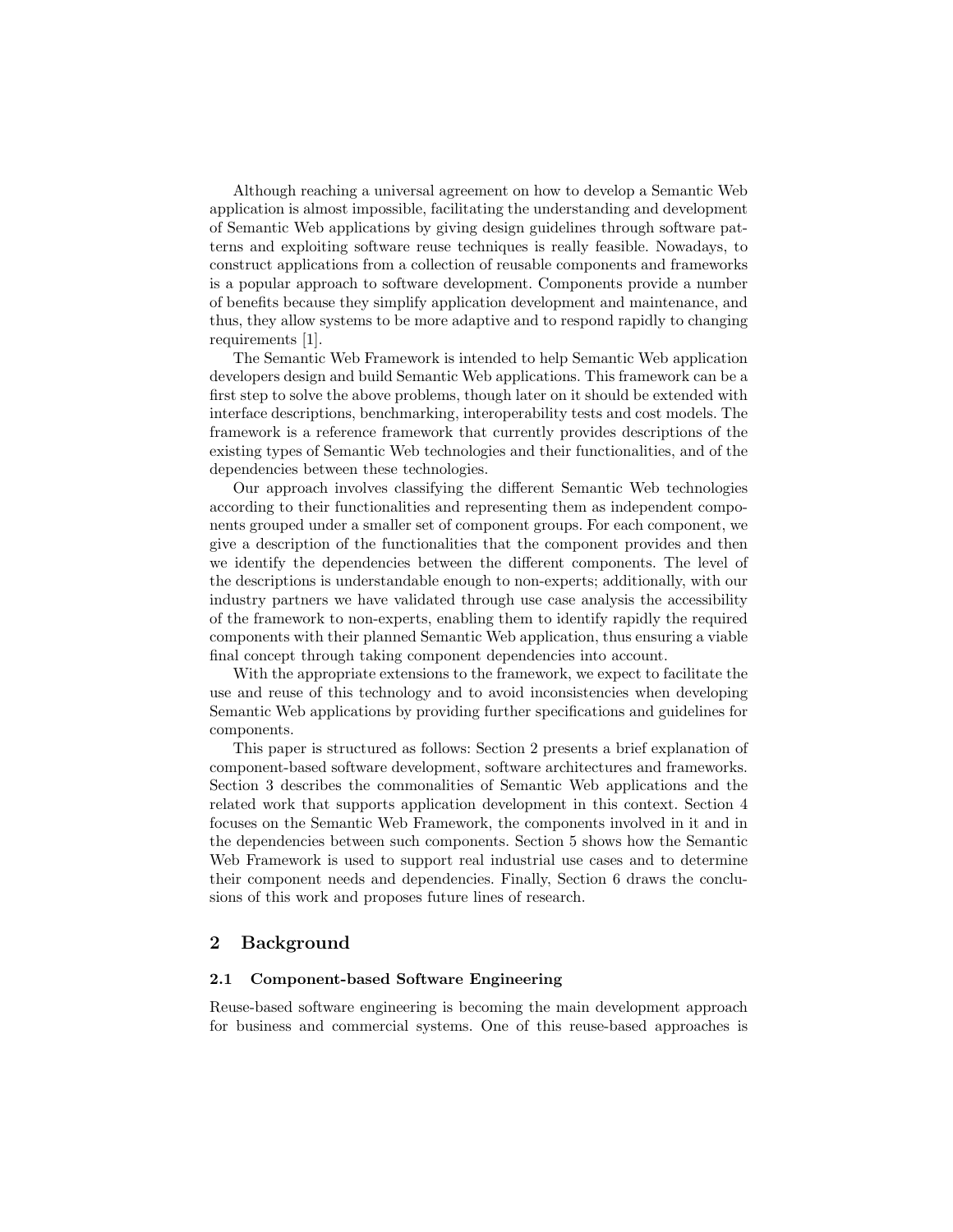Component-Based Software Engineering (CBSE), which is the process of defining, implementing and composing loosely coupled independent components into systems [2]. In CBSE, application developers reuse components already developed and tested to build their applications in a robust and rapid way, only knowing the component interface or contract and not knowing the details of the component implementation or the way the component was conceived to be used.

CBSE relies on independent components that are completely specified by their interfaces, component standards that facilitate the integration of components, middleware that provides software support for component integration and a development process that is geared to CBSE. According to this, the Semantic Web Framework provides the skeleton for a specification of the independent components needed.

A software component is a software composition unit that specifies a set of interfaces and a set of requirements; and that can be composed with other components independently in time and space [3].

Component-based systems have the following characteristics:

- Interoperability. Components cooperate despite differences in language, interface, and execution platform.
- $-$  *Distribution.* Components can be hosted in different machines in a network.
- Heterogeneity. Components can be executed in different platforms or operating systems and written in different languages by different developers.
- $-$  *Extensibility independence*. The applications are modifiable and extensible adding new components.
- $-$  *Dynamism.* Applications can evolve by component extension, extinction, substitution, or by reconfiguring the relationships between components.

The Semantic Web Framework has been defined as a component-based framework because Semantic Web applications possess similar characteristics to componentbased systems above presented. Furthermore, component-based frameworks provide the features that facilitate software reuse [4]: abstraction, to reduce and factor out details; selection, to help developers locate, compare and select reusable software artifacts; *specialisation*, to particularize generic artifacts; and *integra*tion, to combine a collection of artifacts.

## 2.2 Software Architectures and Frameworks

A software architecture is defined as the fundamental organization of a system embodied in its components, their relationships to each other and to the environment, and the principles guiding its design and evolution [5].

The objectives of software architectures are to understand and improve complex application structures; to reuse application structures so as to solve similar problems; to plan the application evolution; to analyse the application correction and the compliance degree with respect to the initial requirements; and to allow the study of some domain specific parts.

Software architectures are described by a) the components that realise the computational and data storage aspects; b) the interaction between components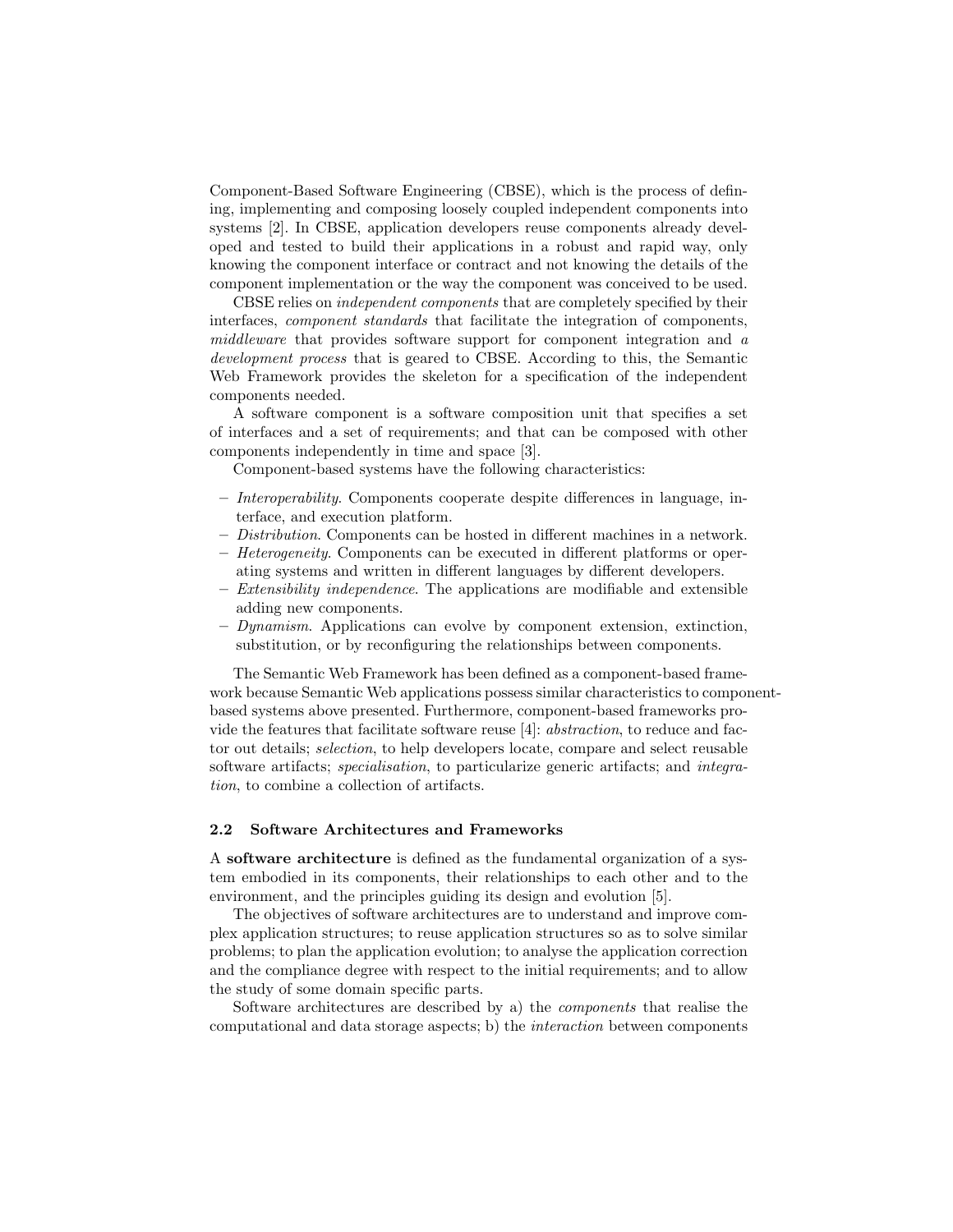during the execution; c) the *patterns* that describe the component composition; and d) the restrictions imposed when applying those patterns.

Frameworks are a kind of domain-specific software architecture [6], which define the architectural style relating the components inside a system. Furthermore, they define a set of components and their interfaces in an abstract way, establishing the interaction rules and mechanisms between them.

Depending on the framework applicability, frameworks can be classified into horizontal and vertical frameworks [3]. Horizontal frameworks are valid for every application domain relative to a concrete aspect of the system (e.g., communication infrastructures, user interfaces, visual environments, etc.). Vertical frameworks are developed specifically for a concrete application domain such as telecommunications, manufacturing, multimedia services, etc.

In this paper, the Semantic Web Framework is a horizontal framework that constitutes an abstract reusable design represented by the components commonly involved in the architecture of semantic applications as well as the dependencies between these components.

## 3 Semantic Web Applications

The Semantic Web is an extension of the current web, in which information is given well-defined meaning, better enabling computers and people to work in cooperation [7]. In this context, in which the web is a network of applicationusable information, we can define a Semantic Web application as a software application that uses or produces information for the Semantic Web.

As companies begin to perceive the benefits of semantic technologies, they will explore how to apply this technology to build Semantic Web applications. These applications have been characterised by different authors [8] and by events such as the Semantic Web Challenge<sup>1</sup> with the following features:

- Data has semantics and is represented using formal descriptions.
- Semantic data is reused, manipulated and processed.
- Data sources are heterogeneous and are owned or controlled by different organisations.
- Applications assume an open world (i.e., the information is never complete).
- Multiple natural languages are supported.
- RDF(S) and OWL, the open standards recommended by the W3C, are used.

In the Semantic Web, the term reuse appears not only at the data level, as shown above, but also at the application level, because nowadays there exist many open software from a wide range of sources that can be reused when building Semantic Web applications. At the application level, reuse follows three different approaches: a distributed services approach, which integrates web service technology into their architectures; a shared memory approach, which composes components using a shared space of common memory to communicate, as is the case of libraries being reused inside an application; and a mixed approach, which combines the two approaches explained before.

 $^{\rm 1}$  http://iswc2007.semanticweb.org/callfor/SemanticWebChallenge.asp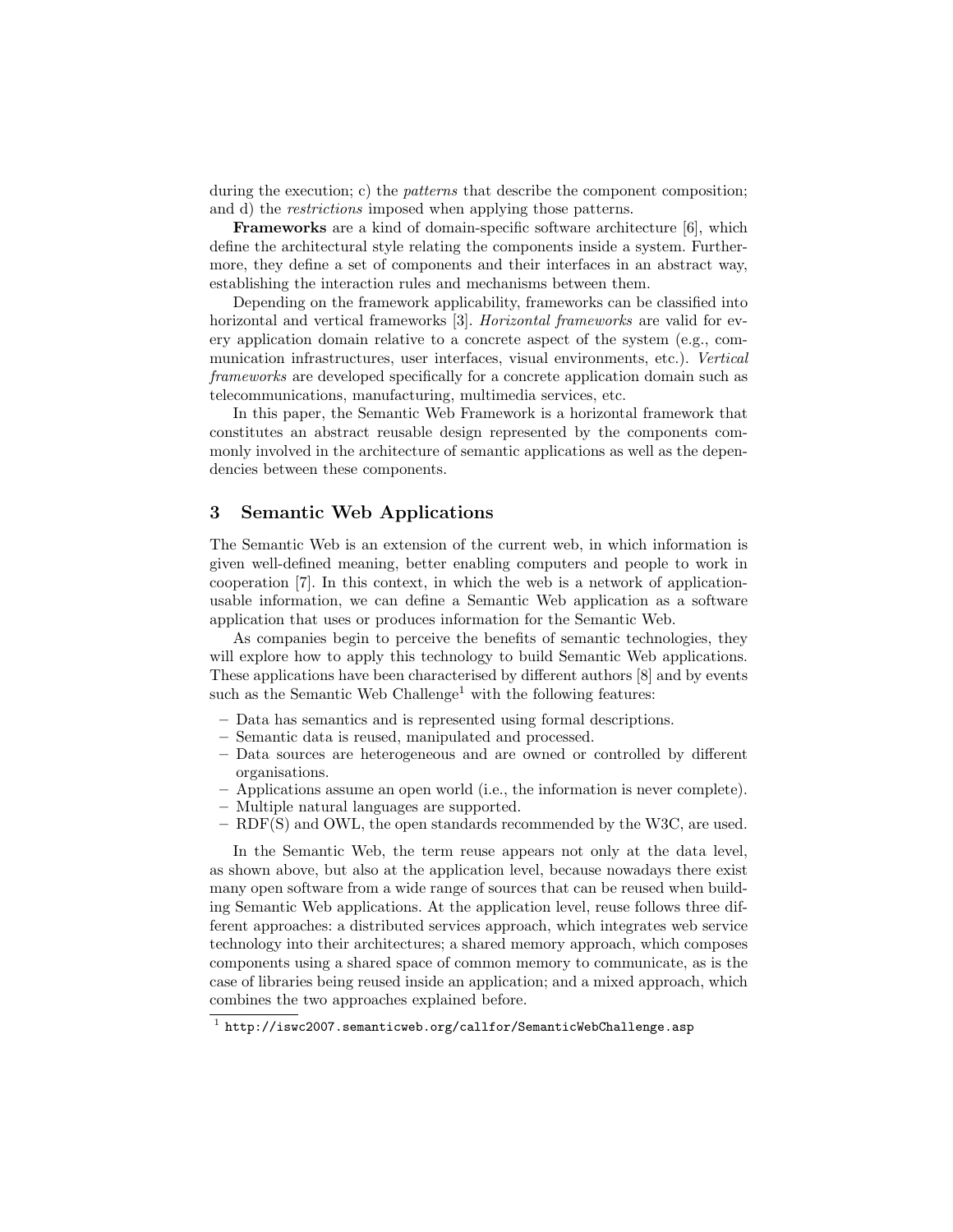#### 3.1 Semantic Web Application Architectures

Only a few architectures for Semantic Web applications have been proposed so far.

Mika et al. sketch a generic architecture of ontology-based applications grounded in a call-and-return style and structured in hierarchical layers [9]. The layers involved from bottom to top are the following: ontology, middleware and application. The ontology layer contains the components concerned with the creation and maintenance of the model of the application; the middleware layer supplies common ontology-related services; and the application layer rests on the ontology and on related services to provide some kind of ontology functionality to an end user.

Tran et al. [10] present a service-oriented architecture also structured in hierarchical layers: the data layer hosts any kind of data sources, including sources different from ontological ones; the logic layer includes application-specific services that are implemented for a particular use case and that operate on specific object models; finally, the presentation layer hosts presentation components that the user interacts with. These authors also classify the components inside the logic layer into ontology services, ontology engineering services and ontology usage services.

By contrast, the framework described in this paper is an open system and is not divided in layers. Layered approaches, on the other hand, present several disadvantages, such as the difficulty in structuring some systems in a layered fashion; performance considerations when high level functions require close coupling to low level implementations; and the difficulty in finding the right level of abstraction, especially if existing systems cross several layers [11].

The two architectures presented above identify some example components that illustrate their approaches. However, in the Semantic Web Framework we have tried to identify exhaustively the existing semantic components of Semantic Web applications. The 32 components we have identified in the Semantic Web Framework cover the 16 and 21 components identified in the previous approaches.

# 4 The Semantic Web Framework

In this paper, the Semantic Web Framework is defined as a structure in which Semantic Web applications can be organised and developed. The Semantic Web Framework is guided by some general design principles that state that the Semantic Web Framework should be

- Developer-oriented. Different audiences such as developers with low expertise in Semantic Web technologies or ontology practitioners should be considered.
- $-$  Easy to understand. To facilitate the understanding and use of the Semantic Web Framework, its components have been organised in dimensions according to the major properties of the problem space that have significant variation over Semantic Web technology.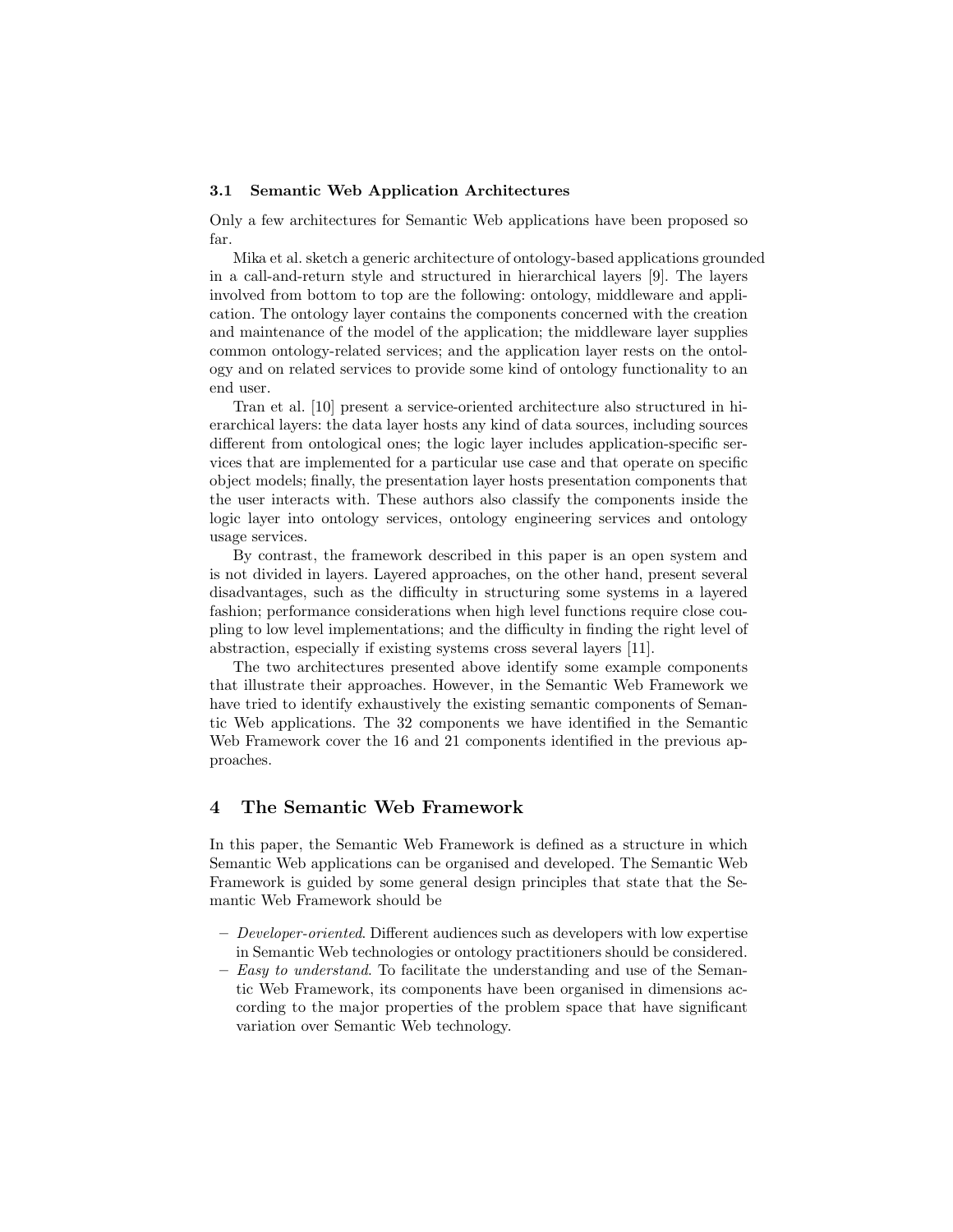- Inexpensive to adopt. To develop a Semantic Web application or to upgrade an existing application with semantic capabilities should be easy and thus, the impact on legacy systems is minimised.
- Semantics focused. To describe only the components that provide semantic functionalities and functionalities to manage semantics. Other components that deal with communication, distribution, etc. have not been taken into account to ease the integration of the components of the Semantic Web Framework into other software architectures.
- Component based. To define some specifications of these components that allow different implementations of them, providing each of these components a basic functionality.
- Evolving. To extend easily the Semantic Web Framework by inserting new components or by modifying existing ones because the Semantic Web, and its technology, is continuously evolving.

According to the definition of software architecture presented in Section 2, if we want to define the architecture of the Semantic Web Framework, we need to identify its components, the interaction between them, the patterns that describe their composition, and the restrictions to impose when applying those patterns.

Therefore, this paper is focused on the identification of the components of the Semantic Web Framework; on their classification, as stated below; and on the main interfaces of the Semantic Web Framework components with other components and with the environment. In a future work, we will define a concrete specification of the interfaces and the different patterns that can be used in Semantic Web applications.

#### 4.1 Definition and Classification of Components

We follow the definition of component given by Szyperski [3] since a Semantic Web Framework component is as an autonomous and modular unit with well defined interfaces that describes a service and performs a specific functionality. These components can be used either independently or together to develop applications for the Semantic Web; and they can be implemented using services, program libraries or applications.

Components are usually defined by specifying some general information about them, such as a natural language description; their interfaces, including the functionalities that the component implements and those that it uses; and their contracts, which are specifications added to the interface that establish use and implementation conditions [3].

Within the Semantic Web Framework, we do not describe the component contracts, since these will be defined in future work, but we explicitly classify the interfaces into the functionalities that a component implements and those that it uses. Therefore, each component is defined by the following:

- Name. The name of the component.
- Description. A high-level description of the component.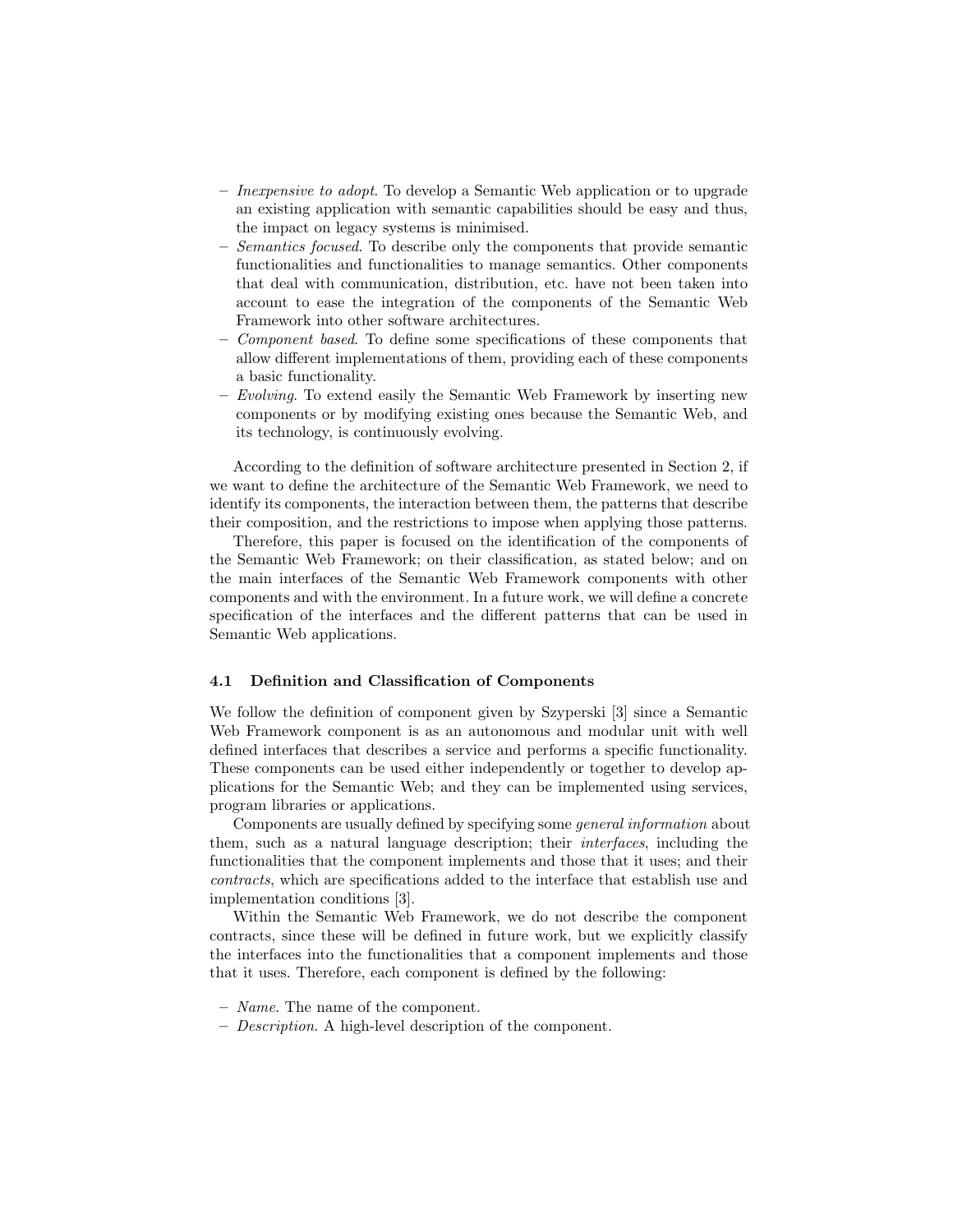- Functionalities provided. An enumeration of the functionalities that the component provides, specifying for each functionality the type or types of interface that it has (user interface, programming interface, service interface, hardware interface, etc.).
- Component dependencies. These include an enumeration of the functionalities required by the component to work correctly and that are provided by other components.

To classify the components of the Semantic Web Framework, we have considered the dimensions of an architecture as the major properties of the problem space that have significant variation over Semantic Web systems, in other words, the groups of components that provide some specific support to the architecture. These dimensions, however, are not exhaustive; we have classified the different components according to the main functionalities that they provide, as stated in previous Semantic Web technology classifications [12, 13].

Figure 1 presents the components that have been identified from software currently available or under construction. The enumeration of components is neither exhaustive nor complete, and is open to improvements and extensions. The current components have been identified by members of the Knowledge Web<sup>2</sup> Network of Excellence who have great expertise in each of the dimensions.

In Figure 1, each dimension of the architecture is represented as a column and reflects those components that provide a particular functionality to the architecture. It should be noted that the order of the components or of the dimensions in the figure does not imply any precedence or relation between them.

The dependencies of each of these components on other components of the framework were identified. Figure 2 shows the basic dependencies of the components on the Ontology engineering dimension. Component dependencies are represented graphically in the following way: when one component depends on the functionalities of another, it is then represented with an arrow going from the first component to the component that provides the functionalities.

Existing software that implements the components was also identified. It must be observed that existing implementations may include the functionalities of multiple components. This is clearly seen in ontology engineering platforms, which give support to different tasks of the ontology development process and cover multiple components. In total, we identified 200 component implementations: 43 in the Data and Metadata Management dimension, 10 in the Querying and Reasoning dimension, 78 in the Ontology Engineering dimension, 25 in the Ontology Customization dimension, 10 in the Ontology Evolution dimension, 15 in the Ontology Instance Generation dimension, and 19 in the Semantic Web Services dimension.

On the other hand, even if there is a dependency between two components (e.g., an Ontology editor requires an Ontology repository), in the real world all the implementations of a certain component will not be compatible with all the implementations of the dependent component.

<sup>2</sup> http://knowledgeweb.semanticweb.org/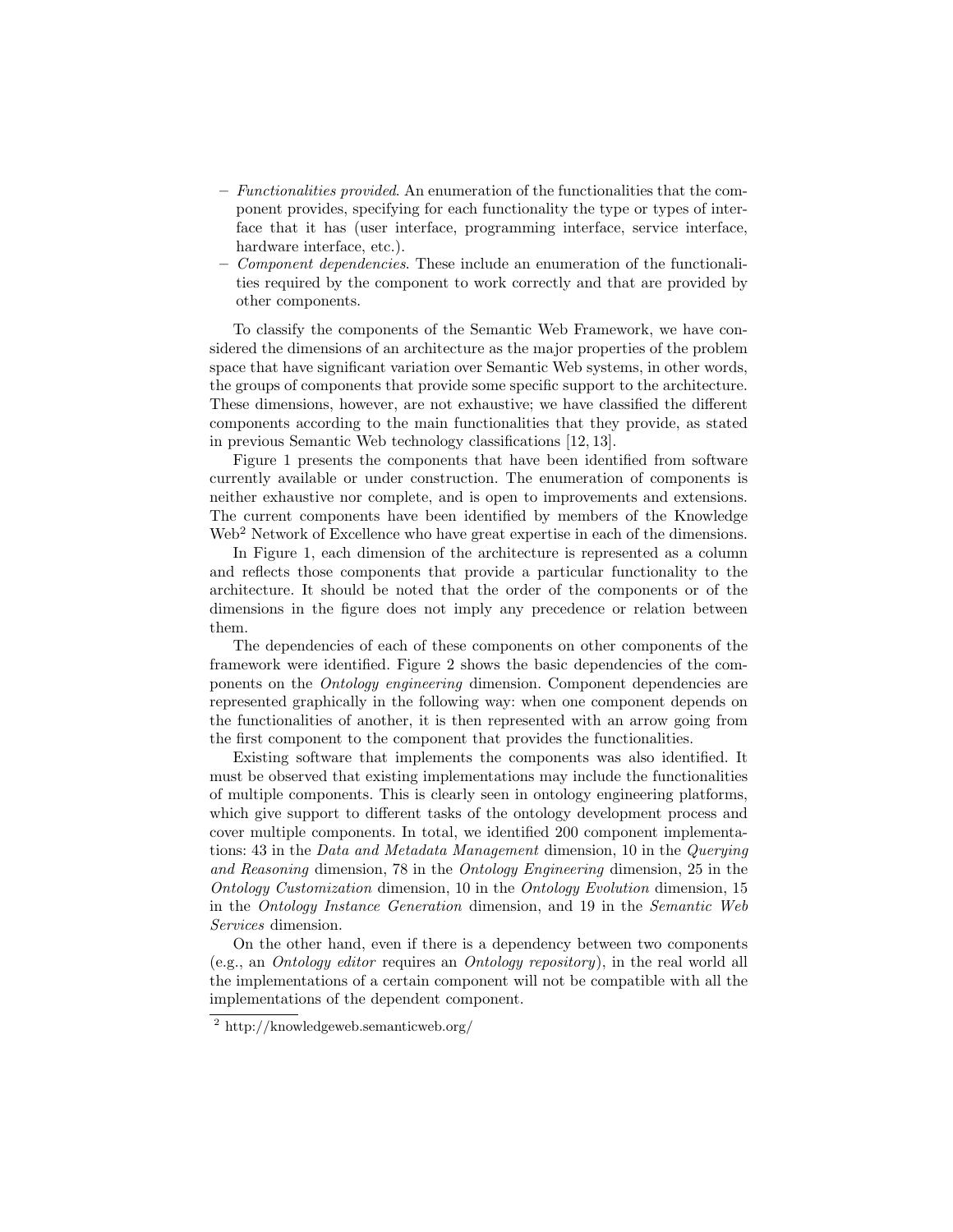

Fig. 1. Components of the Semantic Web Framework

Next, a description of the dimensions of the Semantic Web Framework and of the components included inside each dimension is given. The full description of the Semantic Web Framework components, dependencies and implementations can be found in [14].

Data and metadata management. This dimension includes those components that manage knowledge and data sources, such as:

- Information directory manager. It handles query distribution, manages provider directories, identifies information providers from a query, and handles the storage and access to distributed ontologies and data.
- Ontology repository. It locally stores and accesses ontologies and instances.
- Data repository. It locally stores and accesses data and ontology annotated data.
- Alignment repository. It handles the storage and access to distributed alignments.
- Metadata registry. It locally stores and accesses metadata information.

Querying and reasoning. This dimension includes those components that generate and process queries, such as:

– Query answering. It takes care of the logical processing of a query by providing reasoning functionalities to search results from a knowledge base.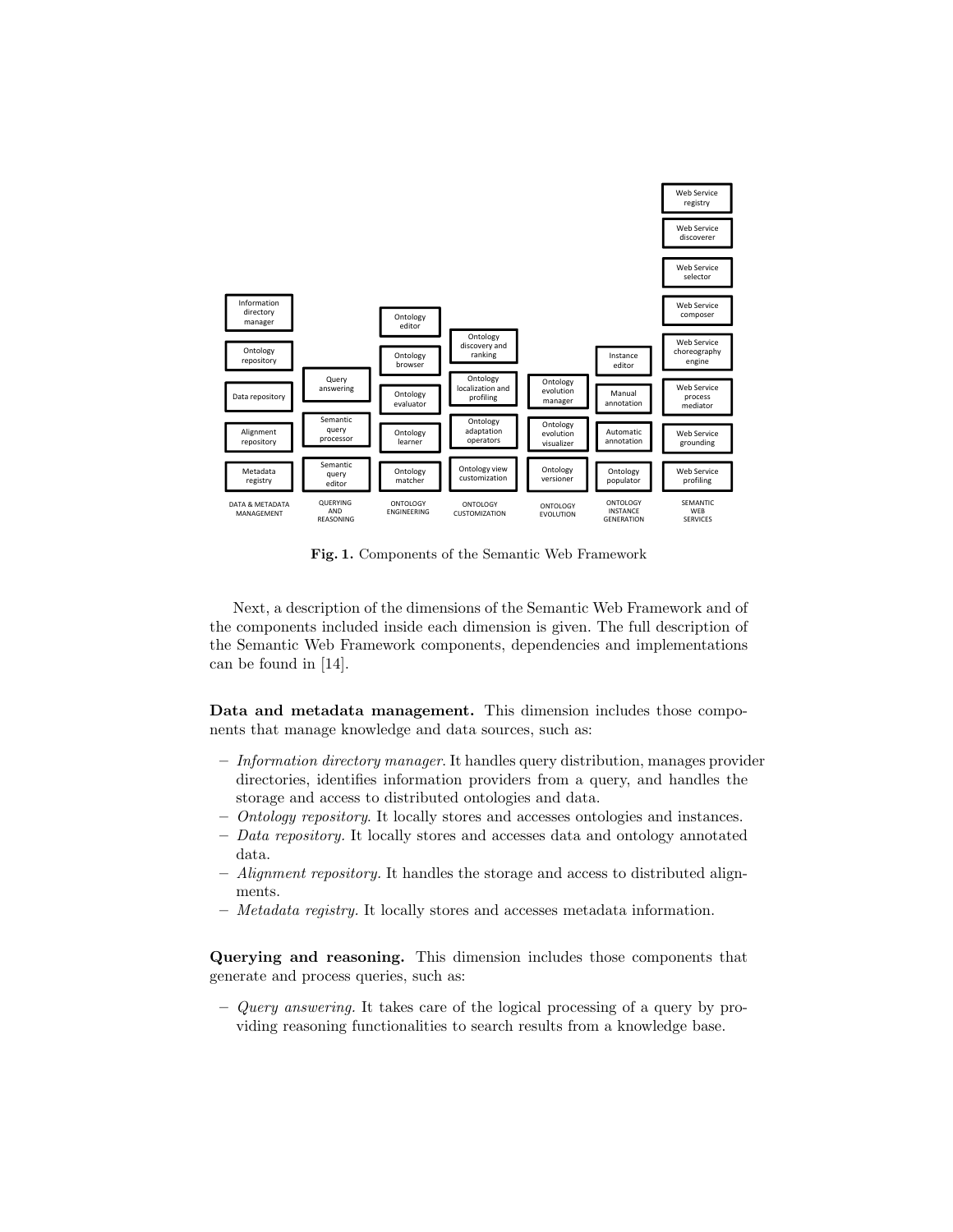

Fig. 2. Dependencies of the components on the Ontology engineering dimension

- $-$  Semantic query processor. It takes care of the physical processing of a query by providing functionalities to manage query answering over ontologies in distributed sources.
- Semantic query editor. It takes care of the user interface for editing queries.

Ontology engineering. This dimension includes those components that provide functionalities to develop and manage ontologies, such as:

- Ontology editor. It allows creating and modifying ontologies, ontology elements, and ontology documentation. These functionalities include single ontology component editing or more advanced editing, such as ontology pruning, extension or specialization.
- Ontology browser. It allows visually browsing an ontology.
- $-$  *Ontology evaluator.* It evaluates ontologies, either their formal model or their content, during the different phases of the ontology life cycle.
- Ontology learner. It acquires knowledge and generates ontologies of a given domain through some kind of (semi)-automatic process.
- $-$  *Ontology matcher.* It matches two ontologies or an ontology and another data source and outputs some alignments. Two types of ontology matchers can be distinguished, one that generates matchings and one that uses matchings for other tasks (merging, mediating, etc.).

Ontology customisation. This dimension includes the components that customize and tailor ontologies, such as:

– Ontology localization and profiling. It adapts an ontology according to some context or some user profile.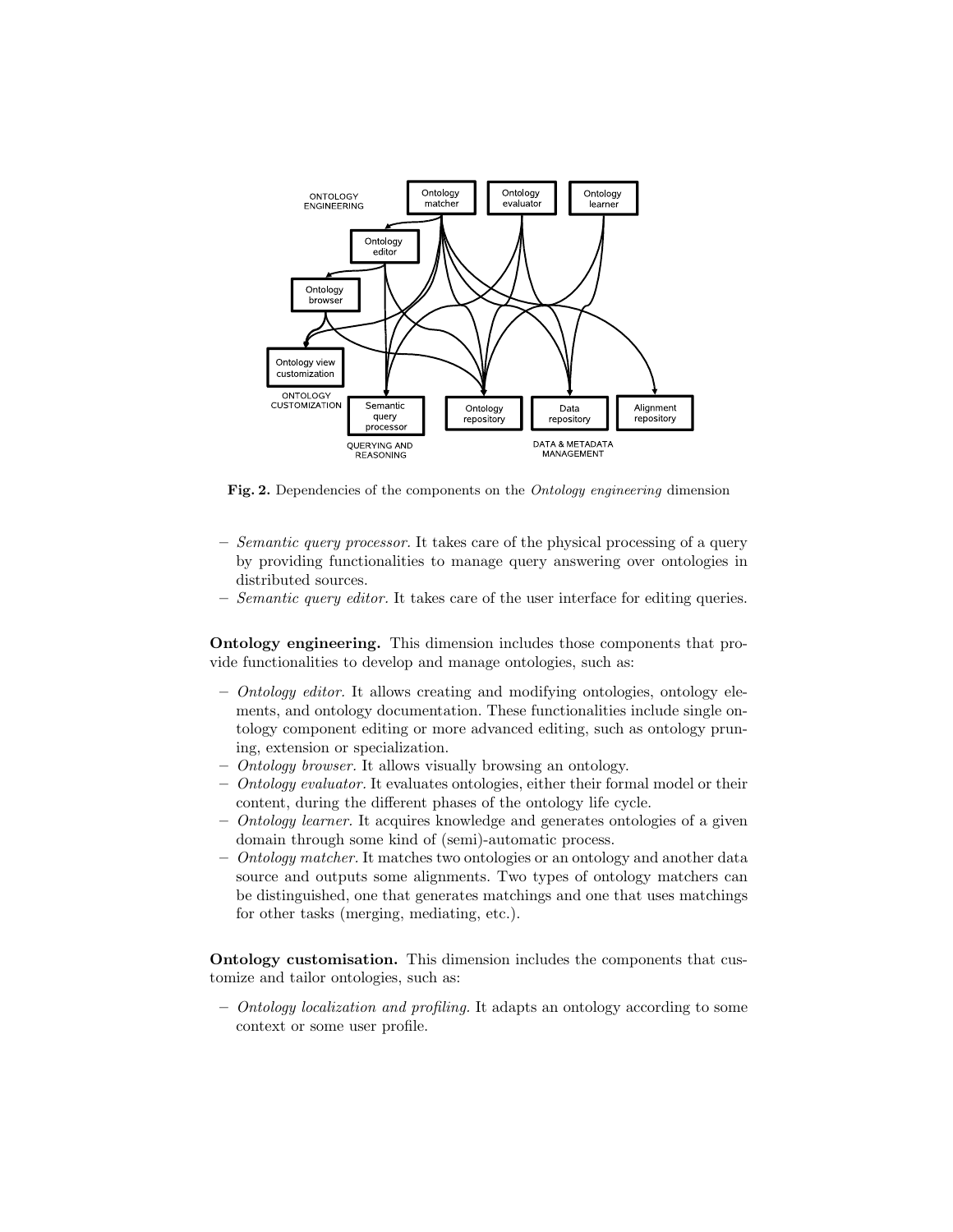- Ontology discovery and ranking. It finds appropriate views, versions or subsets of ontologies, and ranks them according to some criterion.
- Ontology adaptation operators. It is in charge of applying appropriate operators to the ontology in question, resulting in an ontology customized according to some criterion.
- $-$  *Ontology view customisation*. It enables the user to change or amend a view on a particular ontology to fit a particular purpose.

Ontology evolution. This dimension includes those components that manage the ontology evolution, such as:

- Ontology versioner. It maintains, stores and manages different versions of an ontology.
- $-$  *Ontology evolution visualizer.* It visualizes different versions of an ontology.
- $-$  *Ontology evolution manager.* It is in charge of the timely adaptation of an ontology to the changes undergone and of the propagation of such changes to dependent artifacts.

Ontology instance generation. This dimension includes those components that generate ontology instances, such as:

- Instance editor. It allows creating and modifying manually instances of concepts and of relations between such concepts in existing ontologies.
- Manual annotation. It allows the manual and the semi-automatic annotation of digital content documents (e.g. web pages) with concepts in the ontology. This annotation process may be assisted or guided by a machine (semiautomatic annotation).
- $-$  Automatic annotation. It allows the automatic annotation of digital content (e.g., web pages) with concepts in the ontology. Occurrences in the considered content of concept instances are automatically detected and subsequently annotated.
- Ontology populator. It automatically generates new instances in a given ontology from a data source.

Semantic web services. This dimension includes those components that discover, select, mediate, compose, choreograph, ground, and profile semantic web services, such as:

- Web service discoverer. It publishes and searches service registries, controls access to registries, and distributes and delegates requests to other registries.
- Web service selector. After discovering a set of potentially useful services, this component checks whether the services can actually fulfil the user's concrete goal and under what conditions.
- Web service composer. It automatically composes web services to provide new value-added web services.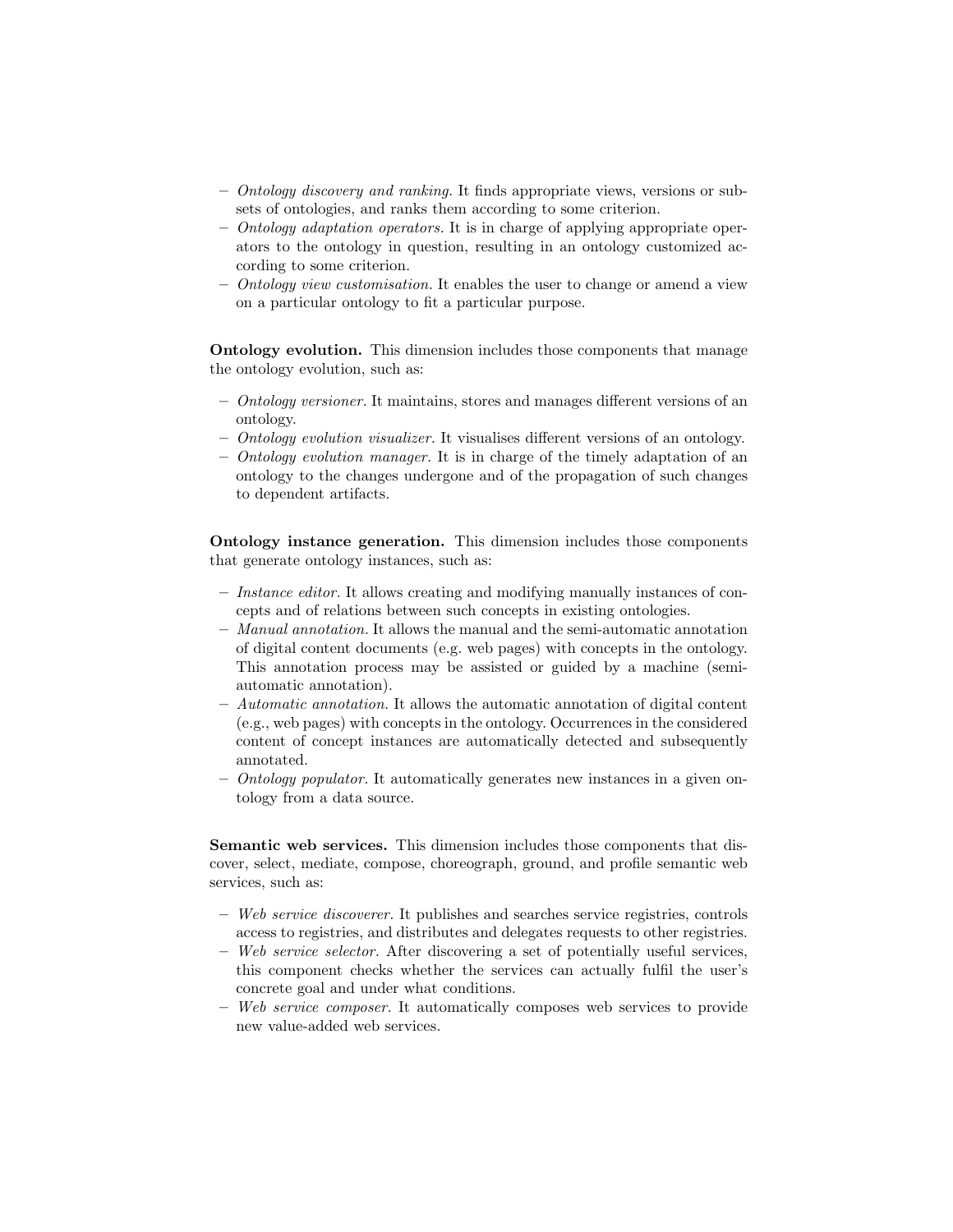- Web service choreography engine. It uses the choreography descriptions of the service requester and provider to drive their conversation.
- $-$  Web service process mediator. It reconciles the public process heterogeneity that can appear during the invocation of web services.
- $-$  Web service grounding. It is responsible for web service communication.
- Web service profiling. It creates web service profiles based on their execution history.
- Web service registry. It registers semantic web services.

## 5 Use Cases

In order to check the viability of use of the Semantic Web Framework by nonexperts from the industry, we selected some of the use cases from Knowledge Web and carried out face-to-face interviews with industry members. Then, a few days before the meeting, we sent them a copy of the Semantic Web Framework specification to read. When the meeting was held, they had the opportunity to raise any questions about the framework they had encountered. Then, their use case was analysed according to the required components. This analysis was led by the industry partner while the Knowledge Web researcher's function was to help the industry partner understand the functioning of the components.

We found out that even before being prompted by the researcher, the industry partners were able to identify most of the components required by their use case and were able to intuitively understand the dependency diagrams, leading to avoidance of inconsistencies (e.g., recognizing that they had forgotten to explicitly add a certain component). In total, 8 use cases were analysed with the Semantic Web Framework. Here we show only one of those use cases, but the reader can find them all in [14].

#### 5.1 Semantic Aggregation of News Stories

We chose a use case from the technology provider Neofonie GmbH<sup>3</sup>. Neofonie represents the typical case of a small company with an interest in deploying semantic solutions to improve their technology offer and better their competitiveness. They have a general knowledge of what semantic technologies are, but lack expert knowledge to successfully evaluate and deploy the technology. We illustrate the framework with their use case as we consider this an ideal scenario for our work to support industry in better modelling of semantic solutions for their needs, the necessary first step before further evaluation and deployment of the technology.

The selected use case deals with the provision of an aggregated news service able to provide business clients with accurate search, thematic clustering, classification of news stories, and e-mail notification of stories of interest. The news sources used are not just the main news feeds and media outlets but also press releases, announcements on websites and other "alternative" sources.

 $^3$  http://www.neofonie.de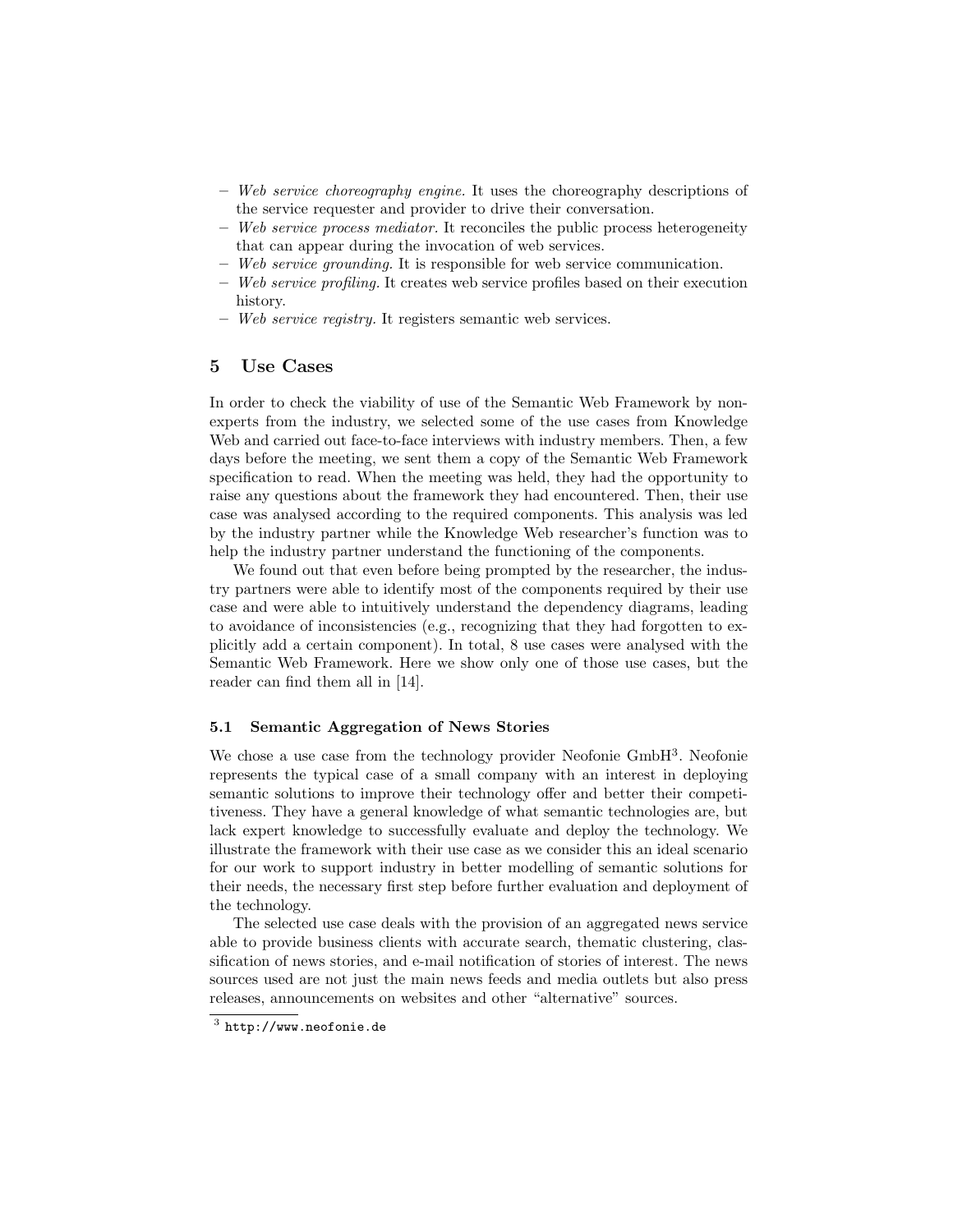

Fig. 3. Components and dependencies for the use case

The result of the analysis is shown in Figure 3, which presents the components of the Semantic Web Framework that can support this use case and their dependencies. This analysis could be performed within the company based on a reading of the component descriptions and dependencies, with the final diagram resulting from a briefer meeting with an expert to clarify open issues.

In order to achieve all of the goals proposed in the business use case, the system could use the following Semantic Web Framework components:

- The Ontology repository, the Data repository, the Alignment repository and the Metadata registry store all the data necessary for the use case: the ontologies used for each source, the instance data extracted from these sources and the alignments that have been created between each source ontology.
- The Query answering, the Semantic query processor and the Semantic query editor provide both the user interface support for formulating the query and displaying the results and the system-intern support for performing the query across the aligned instance data and extracting the results.
- The ontologies for representing the data of each source are semi-automatically created using ontology learning techniques through the Ontology learner component. The initial ontology extraction is refined with the Ontology browser component to view the ontology and the Ontology editor component to complete the ontology manually.
- It is possible that with the use of the system over time, the ontologies will need to be revised as new concepts or properties gain relevance. Hence, the Ontology versioner component may be employed at a later stage in the sys-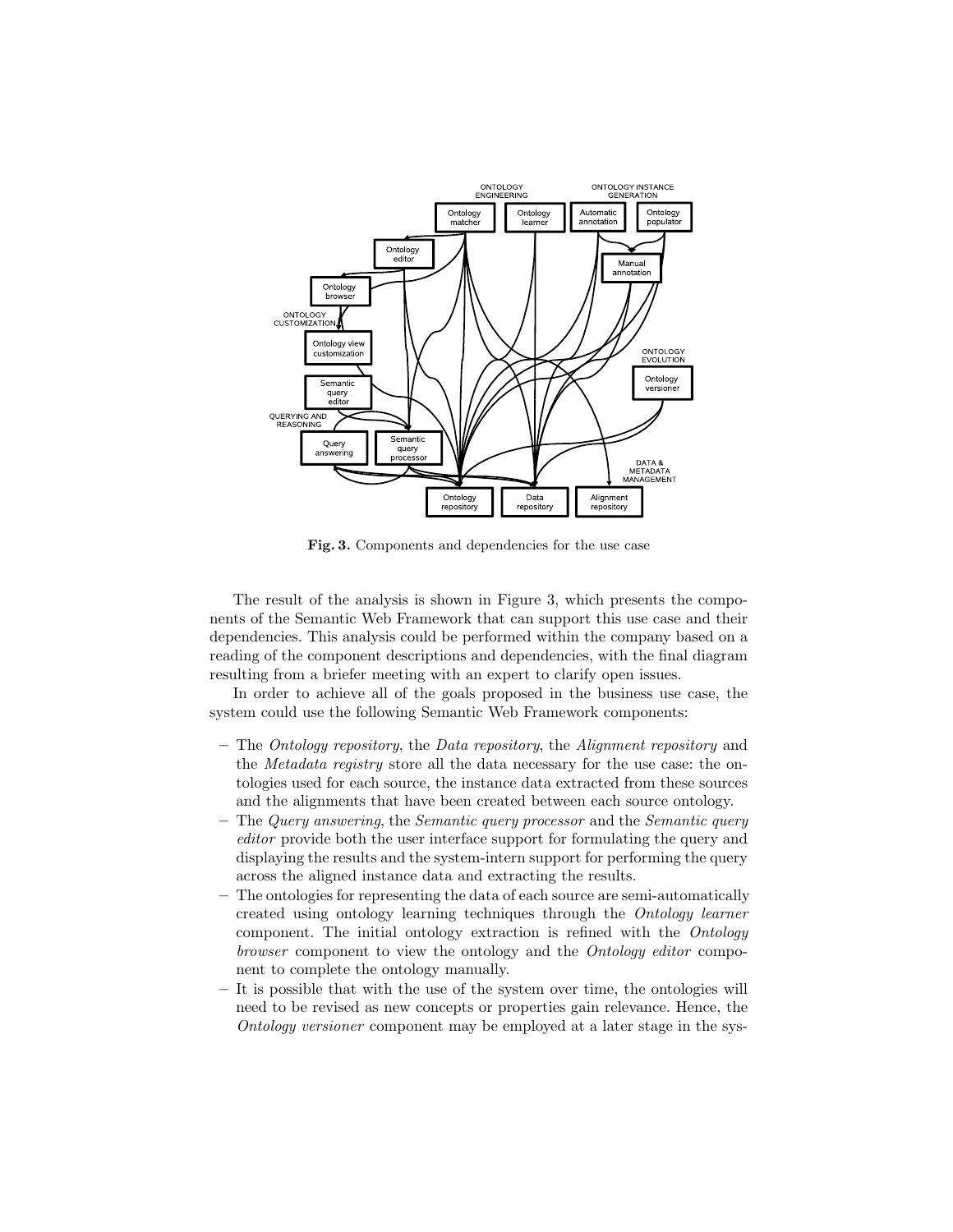tem. Likewise, in the ontology extraction part, extracted terms may overlap with those of existing ontologies for related domains such as politics, sport etc. Given the existence of an ontology that represents terms from a certain source, knowledge extraction can take place. Instance data is generated through semi-automatic annotation approaches with the Automatic annotation component, the Manual annotation component for adding semantic data to news sources, and the Ontology population component.

– Finally, two approaches to searching can be considered. In one, queries are expressed in terms of one ontology and, at run time, they are mapped into the other ontologies of the sources; then they are executed across the different source data and the results are combined at the end. However, this approach is very resource intensive at query time. The other approach considered is that, given that we update the source data only periodically, it makes better sense to transform all source data into a core ontology, which can be built from the merge of all source ontologies. Then, we first generate alignments between the source ontologies and a core ontology using the Ontology matcher component. These alignments need manual proofing and correction. The alignments also help refine the core ontology. Given now a core ontology and alignments to the individual source ontologies, mediators can be generated for the transformation of instance data from any source in terms of the core ontology. Hence a core ontology is maintained against which the queries are executed.

#### 5.2 Results from use cases

The findings of the eight selected use cases reveal that some of the components, namely, the *Ontology repository*, the *Data repository* and the *Metadata registry*, are used in all the use cases. Other components, such as the Alignment repository, the Query answering, the Semantic query processor, the Ontology editor, the Ontology browser, the Ontology view customization, the four components of the Ontology evolution dimension, and the Ontology matcher are used in almost all the use cases. On the other hand, some other components, namely, the Information directory manager, the Ontology evaluator, the Ontology discovery and ranking, the Ontology adaptation operators, the Instance editor and all the components of the Semantic Web Service dimension are not used in the use cases or almost not used. These findings can serve as an indicator of those fields of research that should be focused on to meet more readily industrial requirements on Semantic Web applications.

Another benefit of this analysis is that the industry members had a basis for choosing which existing Semantic Web tools could be directly re-used in their applications. For each identified component, we provide a list of existing implementations.

Our dependency diagrams are a first step towards a formal analysis of the overall design, where the industry partner can prove whether all dependencies between components are taken into account. In future work, this will be supported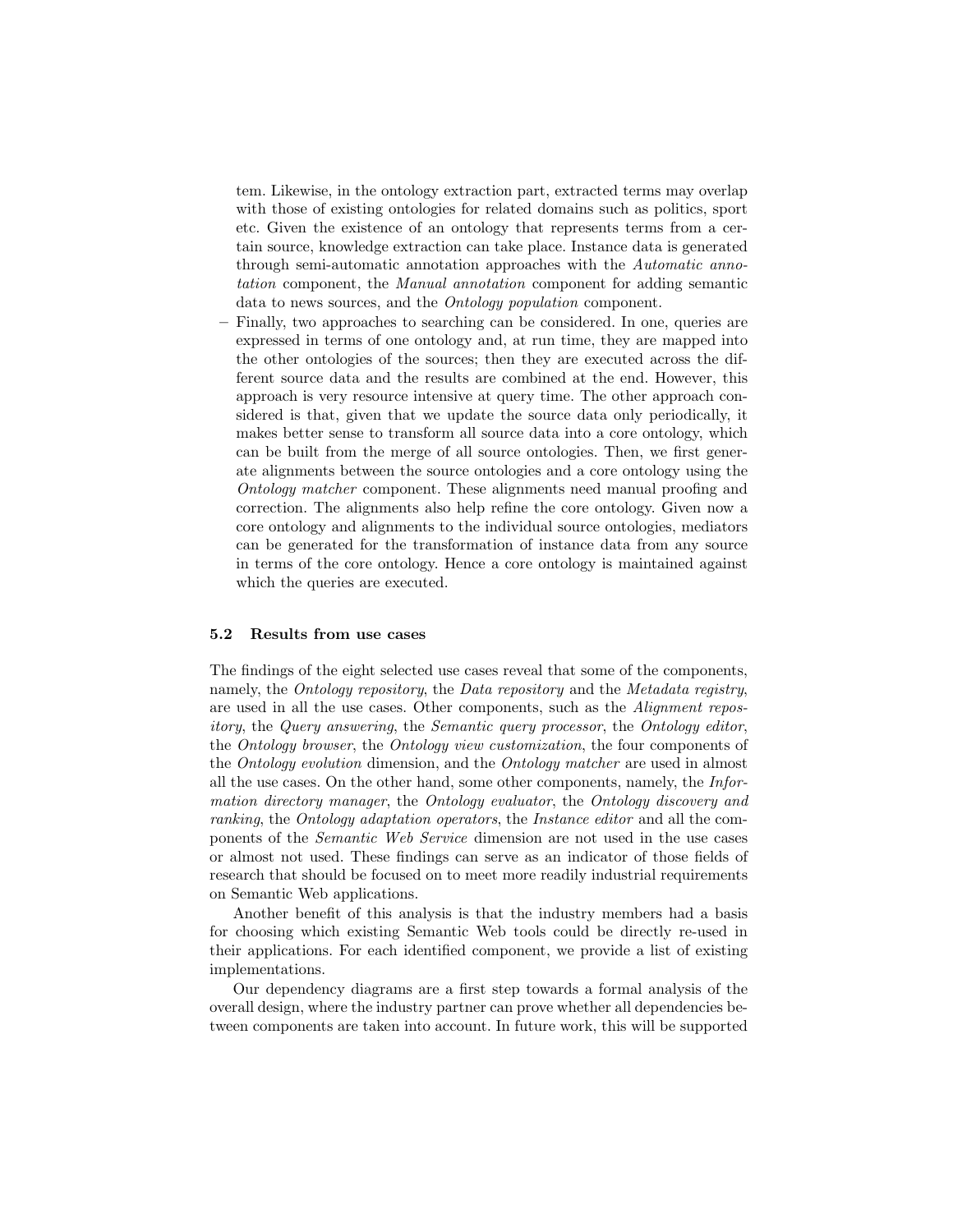further by specifications of component interfaces and reports on component interoperability.

# 6 Conclusion and Future Work

The Semantic Web Framework is intended to help developers build Semantic Web applications and to diminish development costs. This work is a first step to provide the foundation for large-scale development of Semantic Web applications; it presents a first definition of the Semantic Web Framework and describes the existing types of Semantic Web technology, their functionalities, and the dependencies between these technologies.

Although the Semantic Web Framework is useful as a reference and helps reusing existing technology, Semantic Web application developers will still have to develop their applications and their functionalities.

Immediate uses of the Semantic Web Framework include the identification of the components needed for a Semantic Web application in the software design phase or the identification of existing implementations of components to be reused. In these cases, having descriptions of the Semantic Web Framework components and their implementations in a machine-processable form can help automate these tasks.

Future work includes providing sets of compatible tools from the components which are already implemented by existing tools. Therefore, the Semantic Web Framework will provide not just single component implementations but also groups of already-interoperable implementations.

We will extend the usability of the framework by providing evaluations and benchmarks of component implementations, interoperability testing between components and cost/benefit models for Semantic Web application development.

Another line of work is to realise the Semantic Web Framework as an infrastructure of semantic focused services so they can be used in the context of a Service Oriented Architecture when semantic functionalities are needed. This will require to develop specifications of the component interfaces, of their interactions, and to develop the middleware needed to adapt the interface specifications to the concrete implementations API. These developments will allow utility computing for semantic resources, i.e., to organise semantic resources so that they may be accessed when needed, just like traditional utilities such as gas, water, or electricity [15].

Within the NeOn project (IST-2005-027595) we are creating a methodology to support the rapid prototyping and development of a new generation of large scale, complex, semantic applications. The overall goal of this methodology is to ensure that economically viable solutions will appear on the market and help application developers to build Semantic Web applications from scratch or by including semantic components into traditional information systems. In this context, the Semantic Web Framework constitutes the starting point of the NeOn methodology that will take into account the existing methods for building component-based software as for example the described in [16].